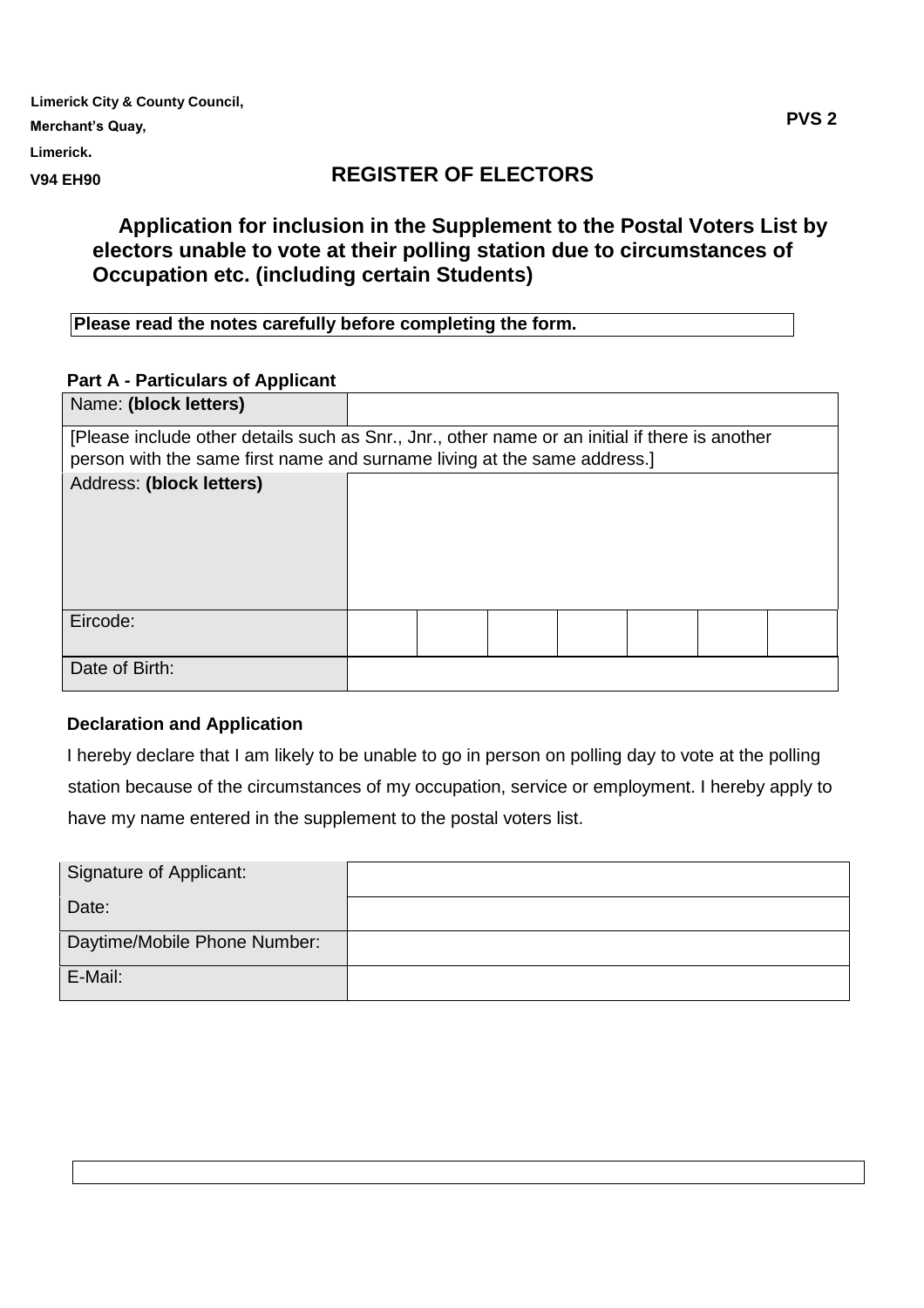### **Please Complete Part B, C or D as appropriate.**

### **Part B - Employer's Certificate**

#### **To be completed where application is by an employee.**

I hereby certify that the above-named applicant, who is employed as \_\_\_\_\_\_\_\_\_\_\_\_\_\_\_\_\_\_\_\_\_, is by virtue of the circumstances of his/her employment likely to be unable to go in person on polling day to vote at a polling station. Indicate (briefly) the circumstances preventing applicant from voting on polling day:

\_\_\_\_\_\_\_\_\_\_\_\_\_\_\_\_\_\_\_\_\_\_\_\_\_\_\_\_\_\_\_\_\_\_\_\_\_\_\_\_\_\_\_\_\_\_\_\_\_\_\_\_\_\_\_\_\_\_\_\_\_\_\_\_\_\_

| Signature of employer:            |  |
|-----------------------------------|--|
| Name of employer: (block letters) |  |
| Address: (block letters)          |  |
|                                   |  |
| Eircode:                          |  |
|                                   |  |
| Date:                             |  |

### **Part C - Statutory Declaration**

**To be completed where application is by a self-employed elector. This declaration must be made before a Peace Commissioner or a Commissioner for Oaths**.

|                                                              | do solemnly and sincerely declare that the circumstances                                              |
|--------------------------------------------------------------|-------------------------------------------------------------------------------------------------------|
|                                                              |                                                                                                       |
|                                                              | person on polling day to vote at a polling station and I make this solemn declaration conscientiously |
| believing the same to be true and by virtue of the Statutory |                                                                                                       |
|                                                              | Declarations Act 1938. Indicate (briefly) the circumstances preventing you from voting on polling     |
| $day_{-}$                                                    |                                                                                                       |

| Signature of Applicant: |     |
|-------------------------|-----|
| $\sim$<br>. .           | . . |

| Declared before me by                      | who is personally |
|--------------------------------------------|-------------------|
| known to me (or who is identified to me by | who is            |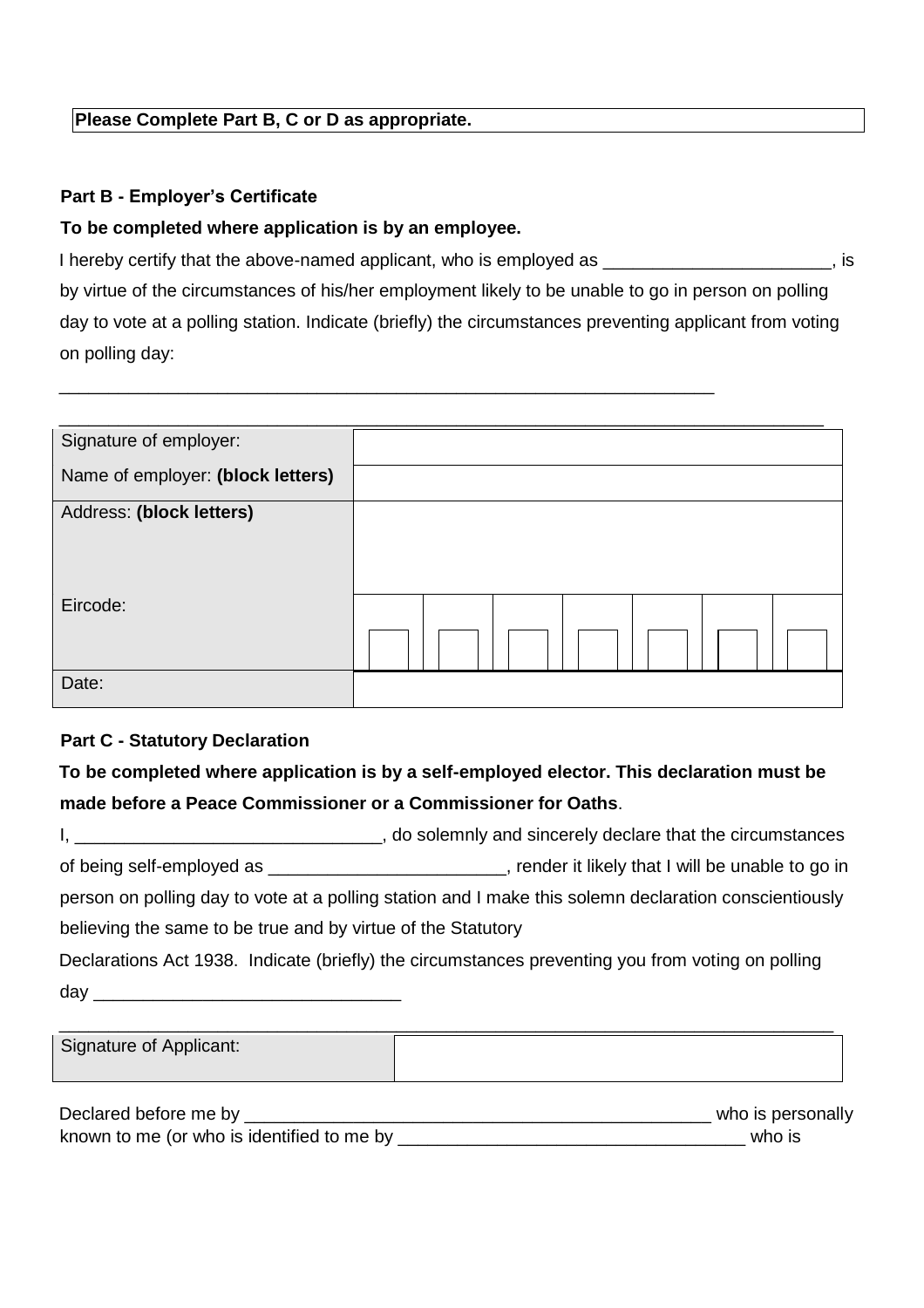| personally known to me) at              | this |
|-----------------------------------------|------|
| day of                                  |      |
| Signature of Peace Commissioner/        |      |
| <b>Commissioner for Oaths:</b>          |      |
| Name of Peace Commissioner/             |      |
| Commissioner for Oaths: (block letters) |      |

### **Part D - Certificate by educational institution**

# **To be completed where application is by an elector engaged full time on a course of study in an educational institution in the State.**

I hereby certify that the above-named applicant is participating on a full time basis on an

educational course of study in the State as set out below –

| Please state name and address of<br>educational institution: |  |  |  |  |  |  |  |  |
|--------------------------------------------------------------|--|--|--|--|--|--|--|--|
| Eircode:                                                     |  |  |  |  |  |  |  |  |
|                                                              |  |  |  |  |  |  |  |  |
| Course:                                                      |  |  |  |  |  |  |  |  |
|                                                              |  |  |  |  |  |  |  |  |
| Duration/Year:                                               |  |  |  |  |  |  |  |  |

and by virtue of participation in this course of study is likely to be unable to go in person on polling day to vote at a polling station.

| Signature of secretary or registrar of<br>educational institution:            |  |
|-------------------------------------------------------------------------------|--|
| Name of secretary or registrar of<br>educational institution: (block letters) |  |
| Date:                                                                         |  |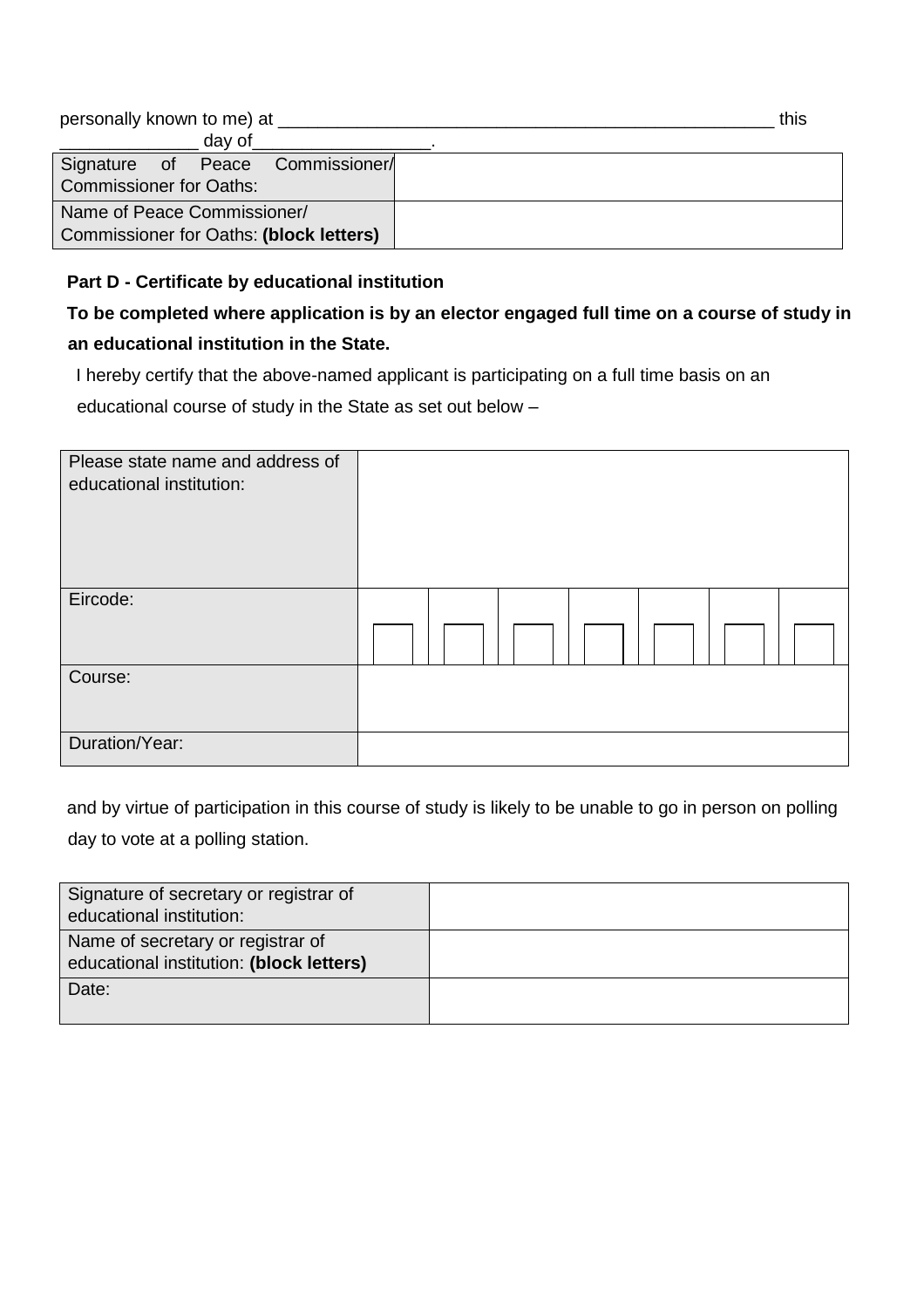### **NOTES TO FORM PVS 2**

### **Application for inclusion in the Supplement to the Postal Voters List by electors unable to vote at their polling station due to circumstances of Occupation etc. (including certain Students)**

**1.** The purpose of this form is to facilitate voters who are already on the current register of electors but who are likely to be unable to go in person on polling day at an election or referendum to a polling station because of the circumstances of their occupation, service or employment, or because they are students attending an educational institute in the State on a full-time basis, and who wish to be included in the supplement to postal voters list.

While there are no restrictions on when the form may be completed and sent to the registration authority, the latest date for receipt of an application by a registration authority is two days after the date of dissolution of the Dáil in the case of a general election and two days after the polling day order is made in the case of a Dáil bye election in order to be considered for that election. In the case of a Presidential, European or local election or a Referendum an application must be received by the registration authority at least 22 days before polling day (not including Sundays, Good Friday or Public Holidays) in order to be considered for that election or referendum.

**2.** If you are a person described at 1 above you may apply for entry in the supplement to the postal voters list.

### **3. Method of voting by this category of postal voter**

An elector entered in the postal voters list because of the circumstances of his or her occupation etc. will be sent a ballot paper and a form of statutory declaration at each election and referendum. The elector will be required to go in person to a Garda station and produce to a member of the Garda Síochána the covering envelope addressed to him or her, the unmarked ballot paper and the declaration of identity. The elector will be required to sign the declaration of identity in the presence of the Garda and hand it to the Garda. If the Garda is satisfied as to the identity of the elector he or she will witness the declaration and stamp the declaration of identity with the stamp of the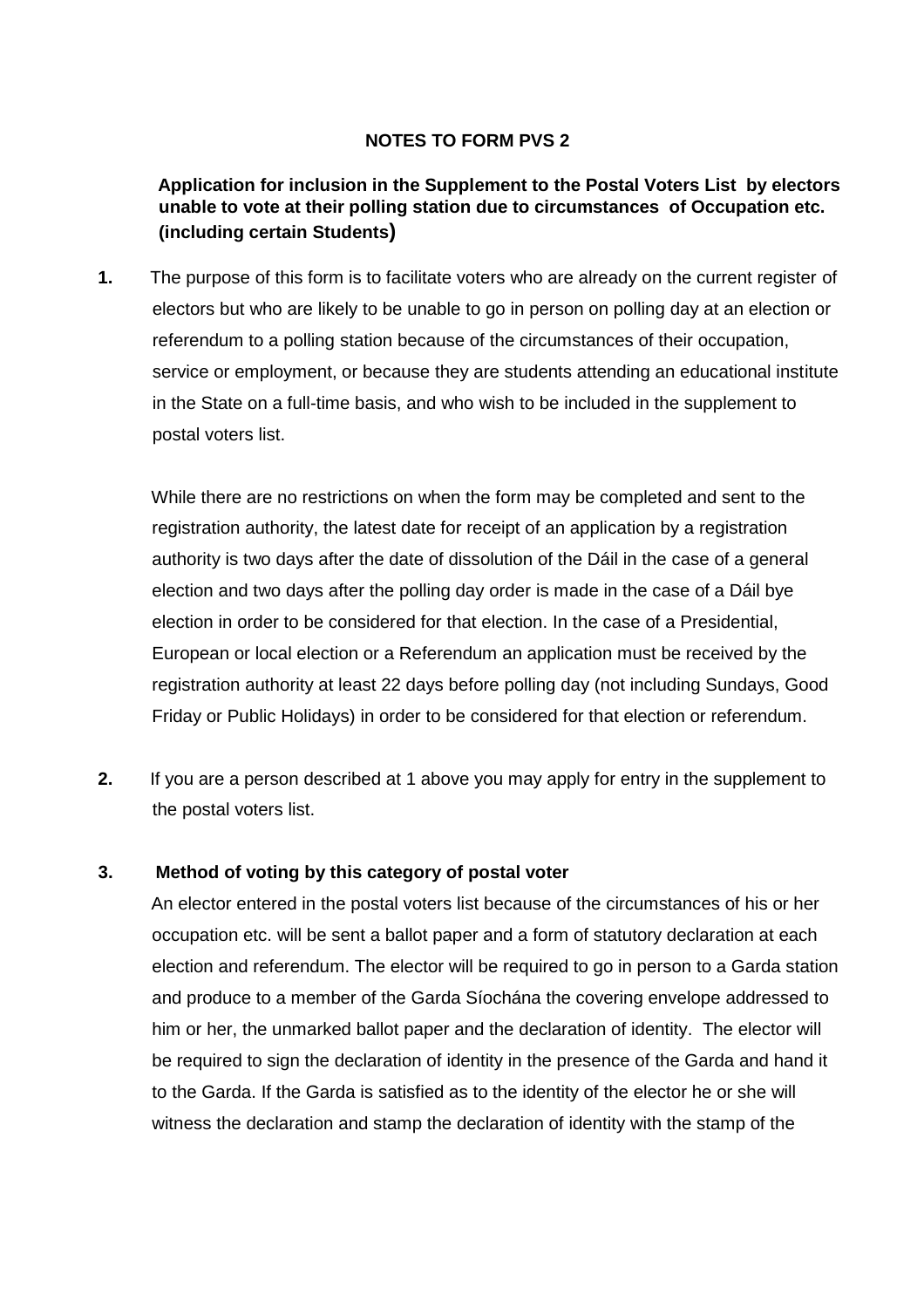Garda station. The elector may then mark the ballot paper and return it and the declaration of identity by post to the returning officer.

### **4. Completing the application form**

The application form is divided into four Parts: A, B, C and D. All applicants must complete Part A and then, depending on which one applies, have Part B, C or D completed by an appropriate person. Every application must be accompanied by an employer's certificate, a statutory declaration or a certificate from an educational institution.

### **5. Where to send the application form**

Completed application forms should be sent or delivered to your registration authority (City, County or City and County Council).

### **6. Eircode**

Eircode is the national postcode system for Ireland and comprises a unique 7-digit postcode which has been allocated to every address in Ireland.

### **7. Contact details**

Your contact details are being sought in case the registration authority needs to contact you to clarify any details of the application.

### **8. What happens next?**

You will be notified by the registration authority of the decision on your application and, if it is refused, you will be given the reasons for the refusal.

**9.** It is an offence to fail to give the registration authority any information required for the purpose of their duties or to knowingly give false information.

**Where an elector entered in the postal voters list ceases to be eligible for entry therein (changes employment, completes educational course), he or she should notify the registration authority.**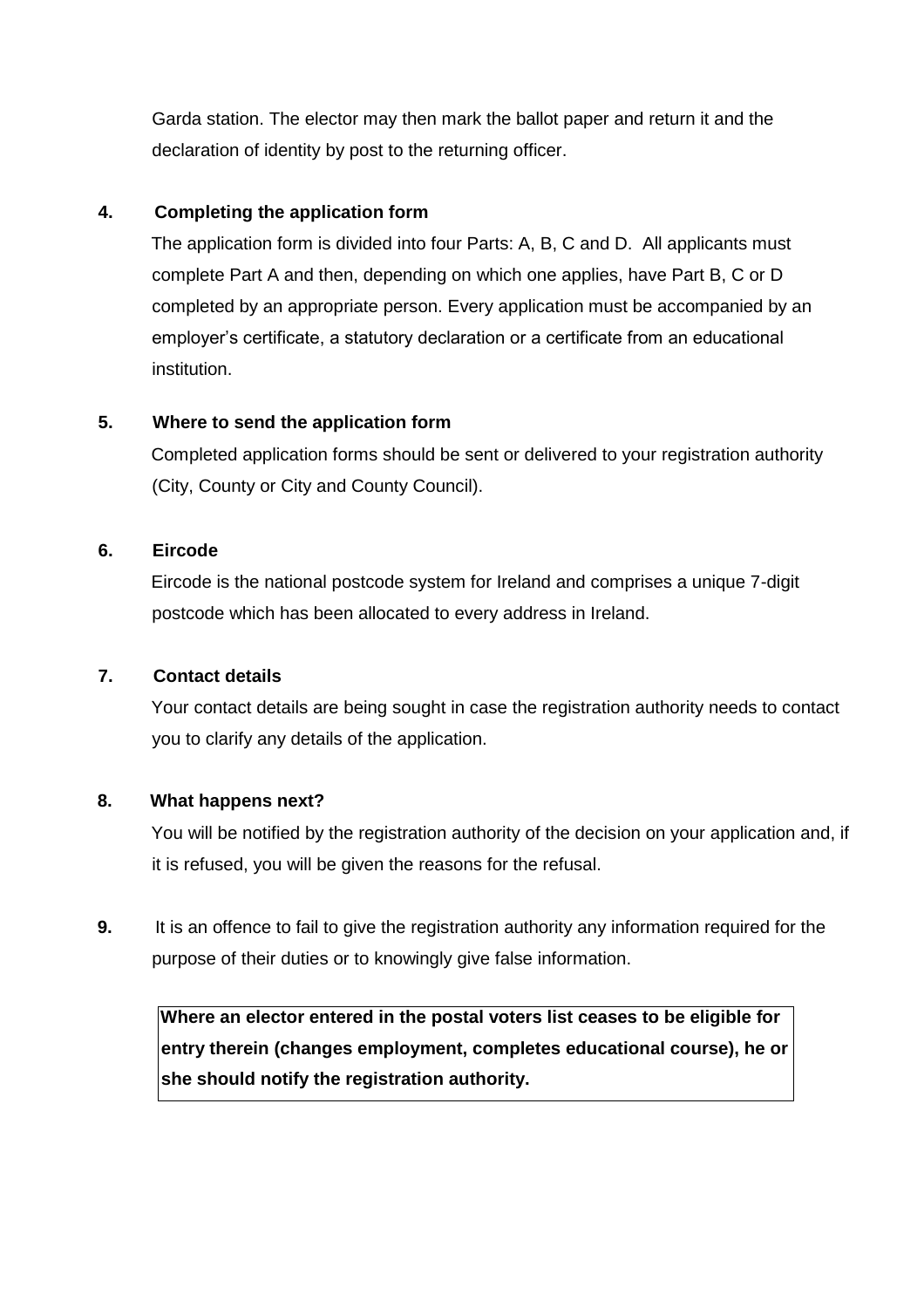**Dáta an Leagain seo den Fhoirm: 08/2015**

# **CLÁR NA dTOGHTHÓIRÍ**

# **Iarratas ó thoghthóirí nach bhfuil in ann vóta a chaitheamh ina stáisiún vótaíochta de bharr imthosca Slí Beatha etc. (lena n-áirítear mic léinn áirithe) chun a n-ainm a chur san áireamh san Fhorlíonadh a ghabhann le Liosta na bPostvótálaithe)**

**Léigh na nótaí go cúramach, le do thoil, sula gcomhlánóidh tú an fhoirm.**

### **Cuid A – Mionsonraí faoin Iarratasóir**

| Ainm: (bloclitreacha)                                                                                 |  |  |  |  |  |  |  |  |  |  |  |  |  |
|-------------------------------------------------------------------------------------------------------|--|--|--|--|--|--|--|--|--|--|--|--|--|
| [Cuir isteach mionsonraí eile, le do thoil, amhail Mór, Beag, ainm eile nó túslitir, má tá duine eile |  |  |  |  |  |  |  |  |  |  |  |  |  |
| ag a bhfuil an túsainm nó an sloinneadh céanna ina chónaí nó ina cónaí ag an seoladh                  |  |  |  |  |  |  |  |  |  |  |  |  |  |
| céanna.]                                                                                              |  |  |  |  |  |  |  |  |  |  |  |  |  |
| Seoladh: (bloclitreacha)                                                                              |  |  |  |  |  |  |  |  |  |  |  |  |  |
|                                                                                                       |  |  |  |  |  |  |  |  |  |  |  |  |  |
|                                                                                                       |  |  |  |  |  |  |  |  |  |  |  |  |  |
|                                                                                                       |  |  |  |  |  |  |  |  |  |  |  |  |  |
|                                                                                                       |  |  |  |  |  |  |  |  |  |  |  |  |  |
|                                                                                                       |  |  |  |  |  |  |  |  |  |  |  |  |  |
| Eircode:                                                                                              |  |  |  |  |  |  |  |  |  |  |  |  |  |
|                                                                                                       |  |  |  |  |  |  |  |  |  |  |  |  |  |
|                                                                                                       |  |  |  |  |  |  |  |  |  |  |  |  |  |
| Dáta Breithe:                                                                                         |  |  |  |  |  |  |  |  |  |  |  |  |  |

### **Dearbhú agus Iarratas**

Dearbhaím leis seo gur dóigh nach mbeidh mé in ann dul i bpearsa ar an lá vótaíochta chun vóta a chaitheamh sa stáisiún vótaíochta mar gheall ar imthosca mo shlí beatha, mo sheirbhíse nó m'fhostaíochta. Déanaim iarratas leis seo m'ainm a chur san áireamh san fhorlíonadh a ghabhann le liosta na bpostvótálaithe.

| Síniú an Iarratasóra: |  |
|-----------------------|--|
| Dáta:                 |  |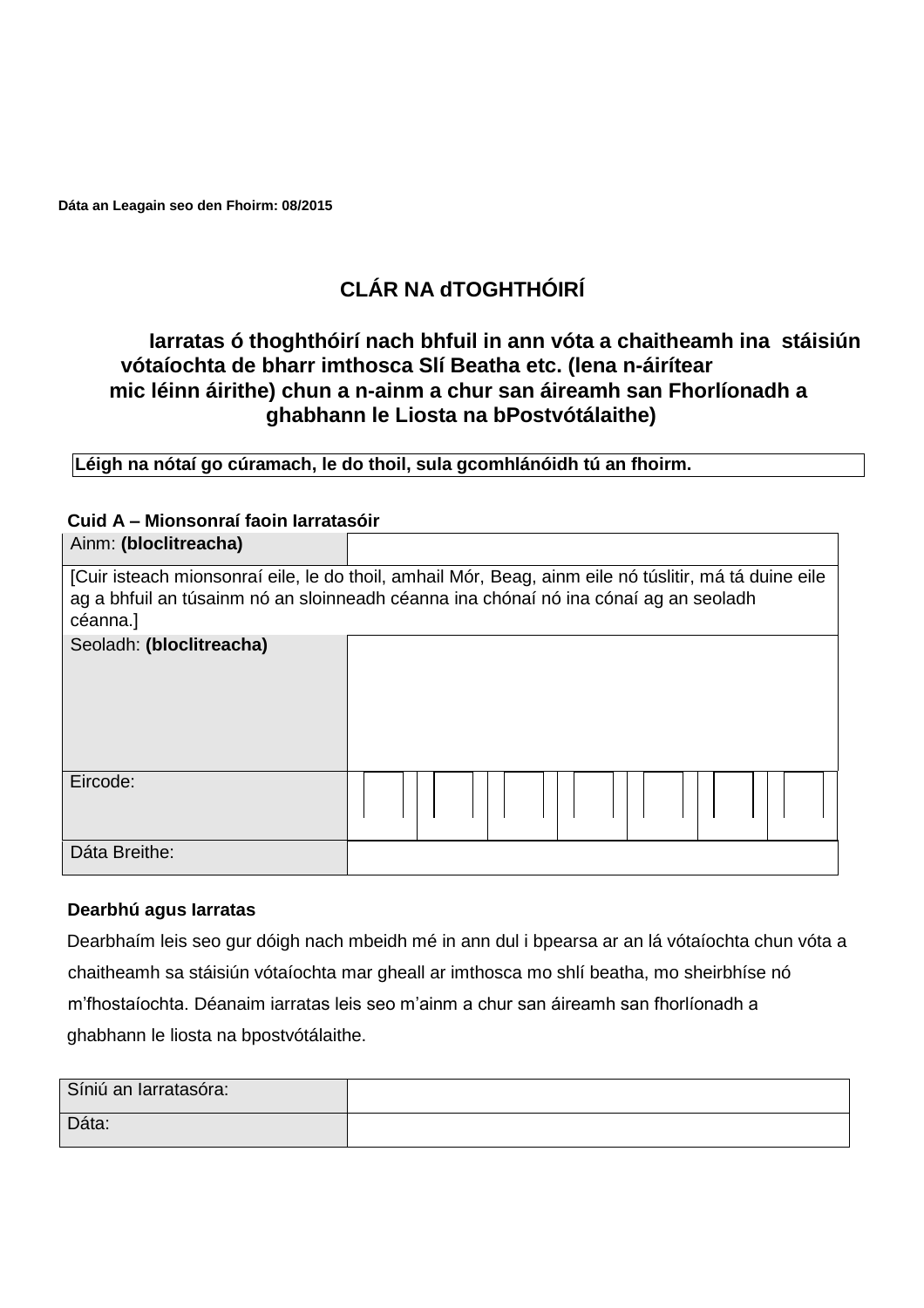| Uimhir theileafóin i rith an lae/<br>Uimhir Fóin Póca: |  |
|--------------------------------------------------------|--|
| Ríomhphost:                                            |  |

### **Comhlánaígh Cuid, B, C nó D, le do thoil, de réir mar is cuí.**

#### **Cuid B – Deimhniú Fostóra**

\_\_\_\_\_\_\_\_\_\_\_\_

### **Le comhlánú i gcás ina ndéanann fostaí an t-iarratas.**

Deimhním leis seo, maidir leis an iarratasóir thuasainmnithe atá ar fostú agamsa mar

\_\_\_\_\_\_\_\_\_\_, gur dóigh, de bhua imthosca a fhostaíochta/fostaíochta, nach mbeidh sé/sí in ann dul i bpearsa ar an lá vótaíochta chun vóta a chaitheamh i stáisiún vótaíochta. Tabhair léiriú (gearr) ar na himthosca a chuirfidh cosc ar an iarratasóir vóta a chaitheamh ar an lá vótaíochta:

| Síniú an fhostóra:                |  |  |  |  |  |  |  |
|-----------------------------------|--|--|--|--|--|--|--|
| Ainm an fhostóra: (bloclitreacha) |  |  |  |  |  |  |  |
| Seoladh: (bloclitreacha)          |  |  |  |  |  |  |  |
| Eircode:                          |  |  |  |  |  |  |  |
| Dáta:                             |  |  |  |  |  |  |  |

### **Cuid C – Dearbhú Reachtúla**

\_\_\_\_\_\_\_\_\_\_\_\_\_\_\_\_\_\_\_\_\_\_\_\_

**Le comhlánú i gcás ina ndéanann toghthóir féinfhostaithe an t-iarratas. Ní mór an dearbhú seo a dhéanamh os comhair Feidhmeannaigh Síochána nó Coimisinéara Mionnaí.**  Dearbhaímse, \_\_\_\_\_\_\_\_\_\_\_\_\_\_\_\_\_\_\_\_\_\_\_\_\_\_\_\_\_\_\_\_\_\_\_\_\_\_\_\_, go sollúnta agus go fíreata go bhfágann imthosca m'fhéinfhostaíochta mar \_\_\_\_\_\_\_\_\_\_\_\_\_\_\_\_\_\_\_\_\_\_\_\_\_\_\_\_\_\_\_\_\_\_\_\_\_\_\_\_\_\_, gur dóigh nach mbeidh mé in ann dul i bpearsa ar an lá vótaíochta chun vóta a chaitheamh i stáisiún vótaíochta agus déanaim an dearbhú sollúnta seo á chreidiúint go coinsiasach é a bheith fíor agus de bhua an Achta i dTaobh Dearbhuithe Reachtúla 1938. Tabhair léiriú (gearr) ar na himthosca a chuirfidh cosc ort vóta a chaitheamh ar an lá vótaíochta

| Síniú an Iarratasóra: |  |
|-----------------------|--|
|                       |  |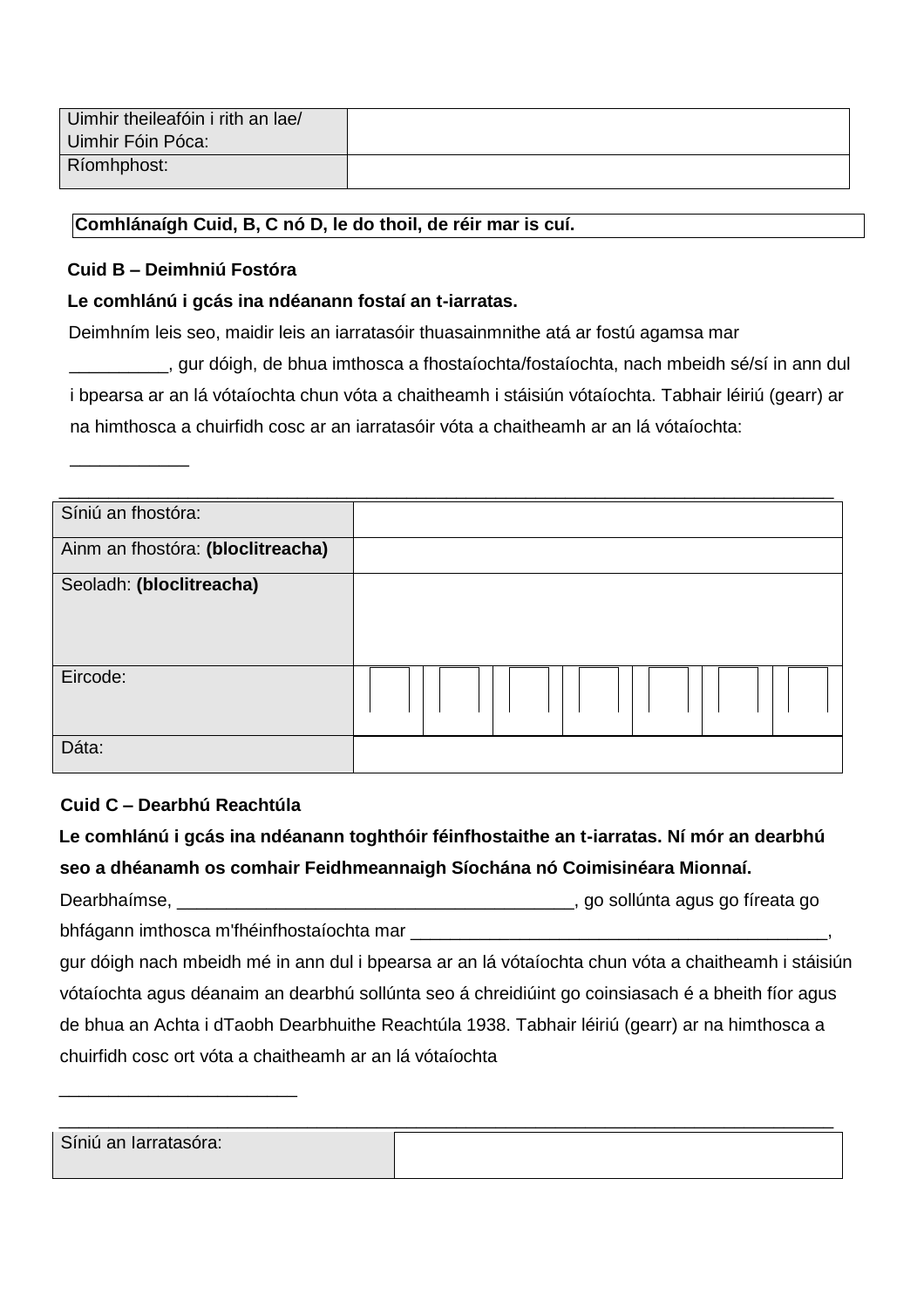| aithne phearsanta agam air/uirthi (nó ar chuir _________________________________<br>phearsanta agam air/uirthi, in aithne dom é/i) i | a bhfuil<br>, a bhfuil aithne |
|--------------------------------------------------------------------------------------------------------------------------------------|-------------------------------|
| an úláseode                                                                                                                          |                               |
| Síniú an Fheidhmeannaigh<br>Síochána/Choimisinéara Mionnaí:                                                                          |                               |
| Ainm an Fheidhmeannaigh<br>Síochána/Choimisinéara Mionnaí: (bloclitreacha)                                                           |                               |

## **Cuid D – Deimhniú ó institiúid oideachais**

# **Le comhlánú i gcás ina ndéanann toghthóir atá ag gabháil go lánaimseartha do chúrsa staidéir in institiúid oideachais sa Stát an t-iarratas.**

Deimhním leis seo go bhfuil an t-iarratasóir thuasainmnithe páirteach ar bhonn lánaimseartha ar chúrsa staidéir oideachais sa Stát mar atá leagtha amach thíos –

| Tabhair ainm agus seoladh na<br>hinstitiúide oideachais, le do thoil: |  |  |  |  |  |  |  |
|-----------------------------------------------------------------------|--|--|--|--|--|--|--|
| Eircode:                                                              |  |  |  |  |  |  |  |
| Cúrsa:                                                                |  |  |  |  |  |  |  |
| Ré an chúrsa/Bliain den chúrsa:                                       |  |  |  |  |  |  |  |

agus, de bhua an rannpháirteachais sa chúrsa staidéir sin, gur dóigh nach mbeidh sé/sí in ann dul i bpearsa ar an lá vótaíochta chun vóta a chaitheamh i stáisiún vótaíochta.

| Síniú rúnaí nó chláraitheoir na hinstitiúide<br>oideachais:                |  |
|----------------------------------------------------------------------------|--|
| Ainm rúnaí nó chláraitheoir na hinstitiúide<br>oideachais: (bloclitreacha) |  |
| Dáta:                                                                      |  |

### **NOTAÍ A GHABHANN LE FOIRM PVS 2**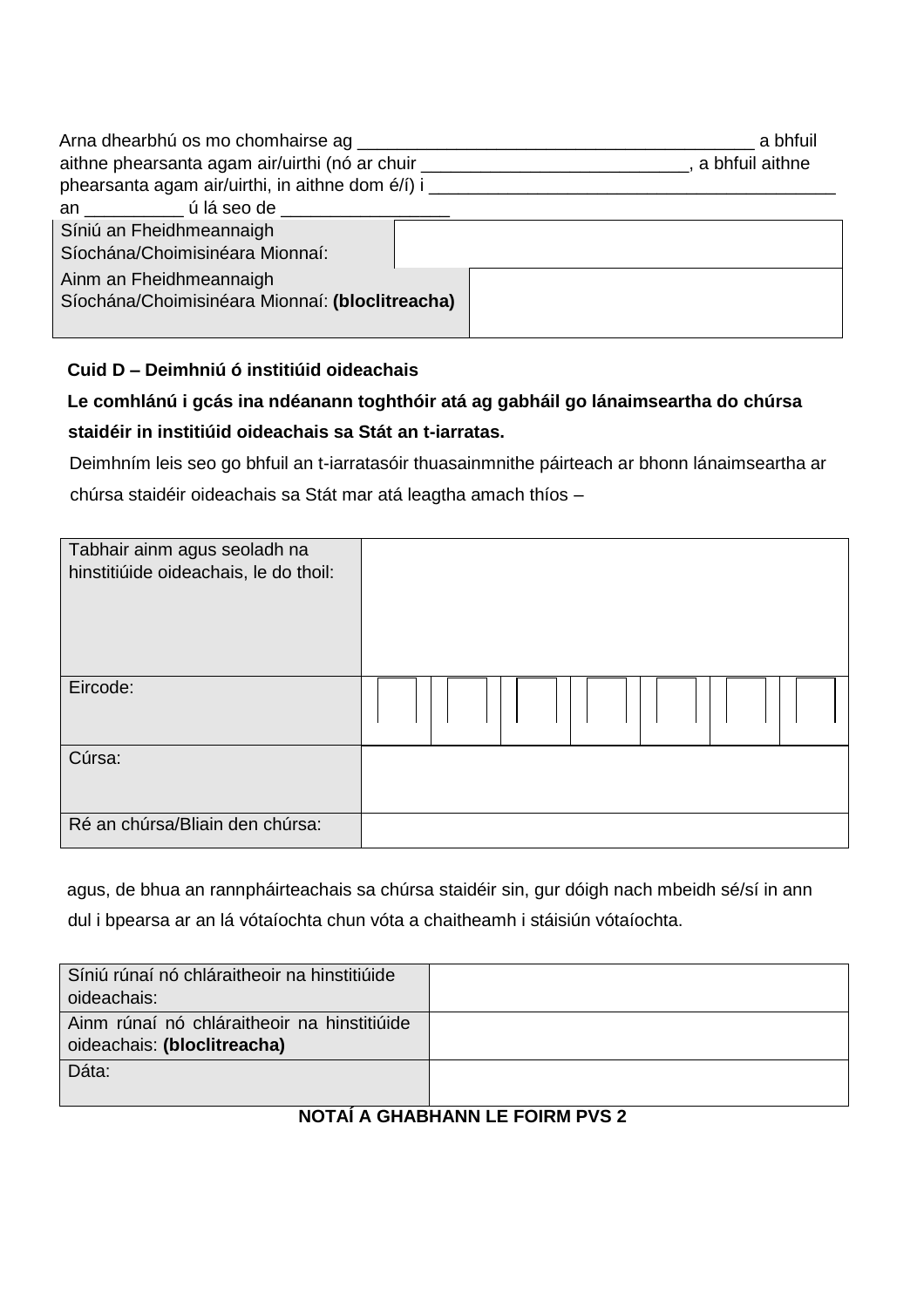### **Iarratas ó thoghthóirí na bhfuil in ann vóta a chaitheamh ina stáisiún vótaíochta de bharr imthosca Slí Beatha etc. (lena n-áirítear mic léinn áirithe) chun a nainm a chur san áireamh san Fhorlíonadh a ghabhann le Liosta na bPostvótálaithe)**

**1.** Is é is cuspóir don fhoirm seo an bealach a réiteach do vótálaithe a bhfuil a nainm ar chlár reatha na dtoghthóirí ach ar dóigh ina leith nach mbeidh siad in ann dul i bpearsa chuig stáisiún vótaíochta ar an lá vótaíochta i dtoghchán nó i reifreann mar gheall ar imthosca a slí beatha, a seirbhíse nó a bhfostaíochta, nó ós rud é gur mic léinn iad atá ag freastal ar institiúid oideachais sa Stát ar bhonn lánaimseartha, agus ar vótálaithe iad ar mian leo a n-ainm a chur san áireamh san fhorlíonadh a ghabhann le liosta na bpostvótálaithe.

Cé nach bhfuil aon srianta ann i dtaobh cathain a fhéadfar an fhoirm a chomhlánú agus a chur ar ais chuig an údarás clárúcháin, is é atá sa dáta deireanach a nglacfaidh údarás clárúcháin le hiarratas ná dhá lá tar éis dháta lánscor na Dála i gcás olltoghcháin agus dhá lá tar éis an t-ordú maidir leis an lá vótaíochta a dhéanamh i gcás corrthoghcháin Dála le gur féidir an t-iarratas a bhreithniú i gcomhair an toghcháin sin. I gcás toghcháin Uachtaráin, toghcháin Eorpaigh nó toghcháin áitiúil nó i gcás Reifrinn, ní mór an t-iarratas a bheith faighte ag an údarás clárúcháin 22 lá ar a laghad roimh an lá vótaíochta (gan Domhnaí, Aoine an Chéasta ná Laethanta Saoire Poiblí a áireamh) le gur féidir é a bhreithniú i gcomhair an toghcháin nó an reifrinn sin.

**2.** Más duine tú den chineál a thuairiscítear ag 1 thuas, féadfaidh tú iarratas a dhéanamh chun d'ainm a chur san áireamh san fhorlíonadh a ghabhann le liosta na bpostvótálaithe.

### **3. An modh vótála de réir na catagóire seo postvótálaí**

I ngach toghchán agus i ngach reifreann lena mbaineann, déanfar páipéar ballóide agus foirm dearbhaithe reachtúil a chur chuig toghthóirí a bhfuil a n-ainm san áireamh i liosta na bpostvótálaithe mar gheall ar imthosca a slí beatha etc. Beidh sé de cheangal ar an toghthóir dul i bpearsa chuig stáisiún Garda Síochána agus an forchlúdach atá dírithe chuige/chuici, an páipéar ballóide neamh-mharcáilte agus an dearbhú céannachta a thabhairt ar aird do chomhalta den Gharda Síochána. Beidh ar an toghthóir an dearbhú céannachta a shíniú i láthair an Gharda agus é a thabhairt de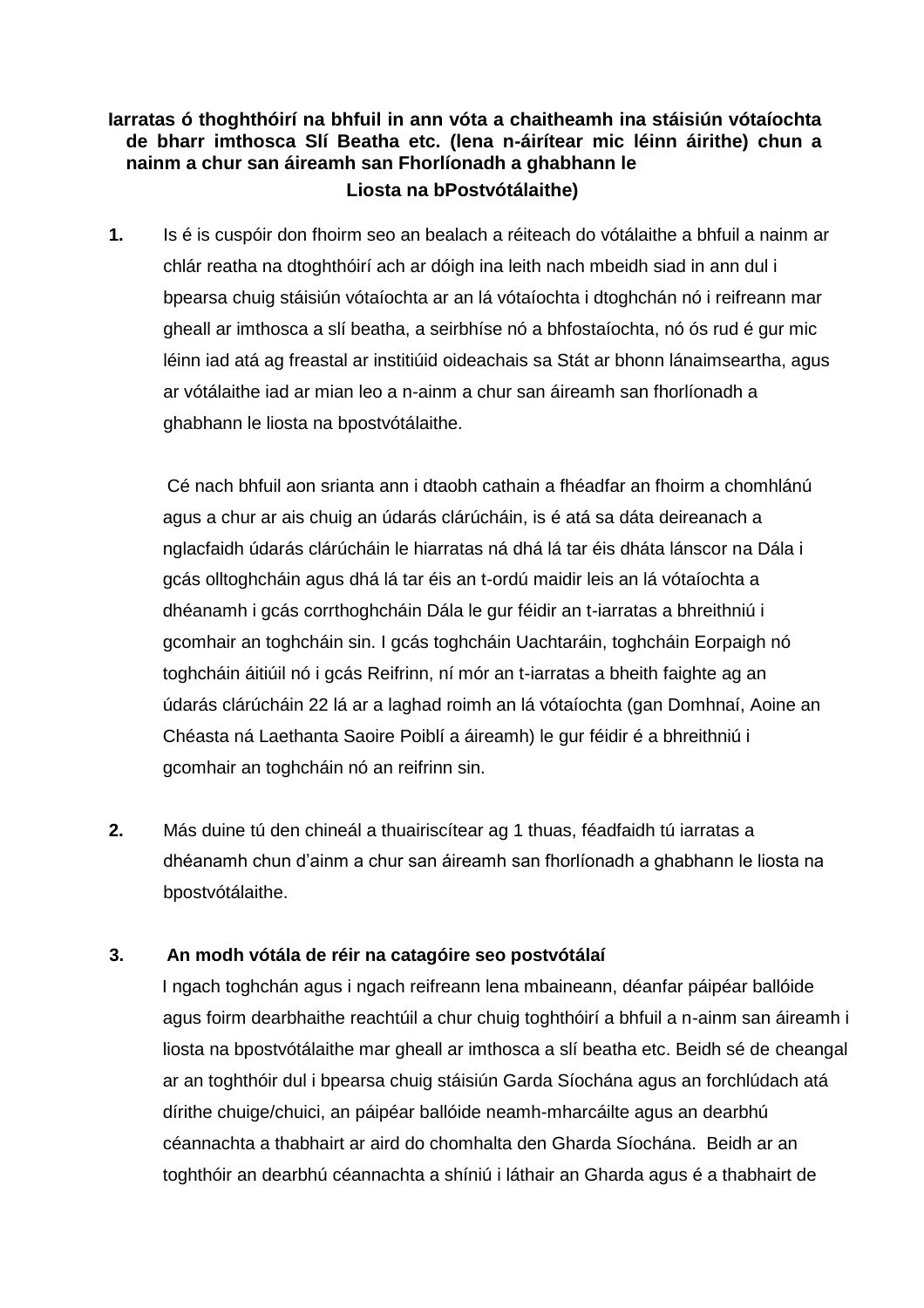láimh don Gharda. Más deimhin leis an nGarda cé hé nó cé hí an toghthóir sin, déanfaidh sé nó sí an dearbhú a fhianú agus é a stampáil le stampa stáisiún an Gharda Síochána. Féadfaidh an toghthóir an páipéar ballóide a mharcáil ansin agus é a chur ar ais leis an bpost, agus an dearbhú céannachta in éineacht leis, chuig an gceann comhairimh.

### **4. An fhoirm iarratais a chomhlánú**

Tá ceithre Chuid ann san fhoirm iarratais: A, B, C agus D. Ní mór do gach iarratasóir Cuid A a chomhlánú agus ansin, ag brath ar cén ceann atá infheidhme, a chur faoi deara go gcomhlánóidh duine cuí Cuid B, C nó D. Ní mór deimhniú fostóra, dearbhú reachtúil nó dearbhú ó institiúid oideachais a bheith in éineacht le gach iarratas.

### **5. Cén áit ar ceart an fhoirm iarratais a sheoladh chuici**

Is ceart foirmeacha iarratais comhlánaithe a chur chuig d'údarás clárúcháin nó a sheachadadh ar d'údarás clárúcháin (Comhairle Cathrach, Comhairle Contae agus Comhairle Cathrach agus Contae).

### **6. Eircode**

Is é atá in Eircode ná an córas náisiúnta postchód in Éirinn agus cuimsíonn sé postchód uathúil 7 ndigit atá sannta do gach seoladh dá bhfuil ann in Éirinn.

### **7. Mionsonraí teagmhála**

Tá mionsonraí teagmhála á lorg ar eagla gur gá don údarás clárúcháin teagmháil a dhéanamh leat chun aon mhionsonraí atá ann san iarratas a shoiléiriú.

### **8. Cad a tharlaíonn ina dhiaidh sin?**

Cuirfidh an t-údarás clárúcháin a gcinneadh ar d'iarratas in iúl duit agus, má dhiúltaítear dó, tabharfar na cúiseanna leis an diúltú duit.

**9.** Is cion é mainneachtain aon fhaisnéis a theastaíonn ón údarás clárúcháin chun críche a ndualgas a thabhairt don údarás nó don chláraitheoir sin nó faisnéis bhréagach a thabhairt go feasach.